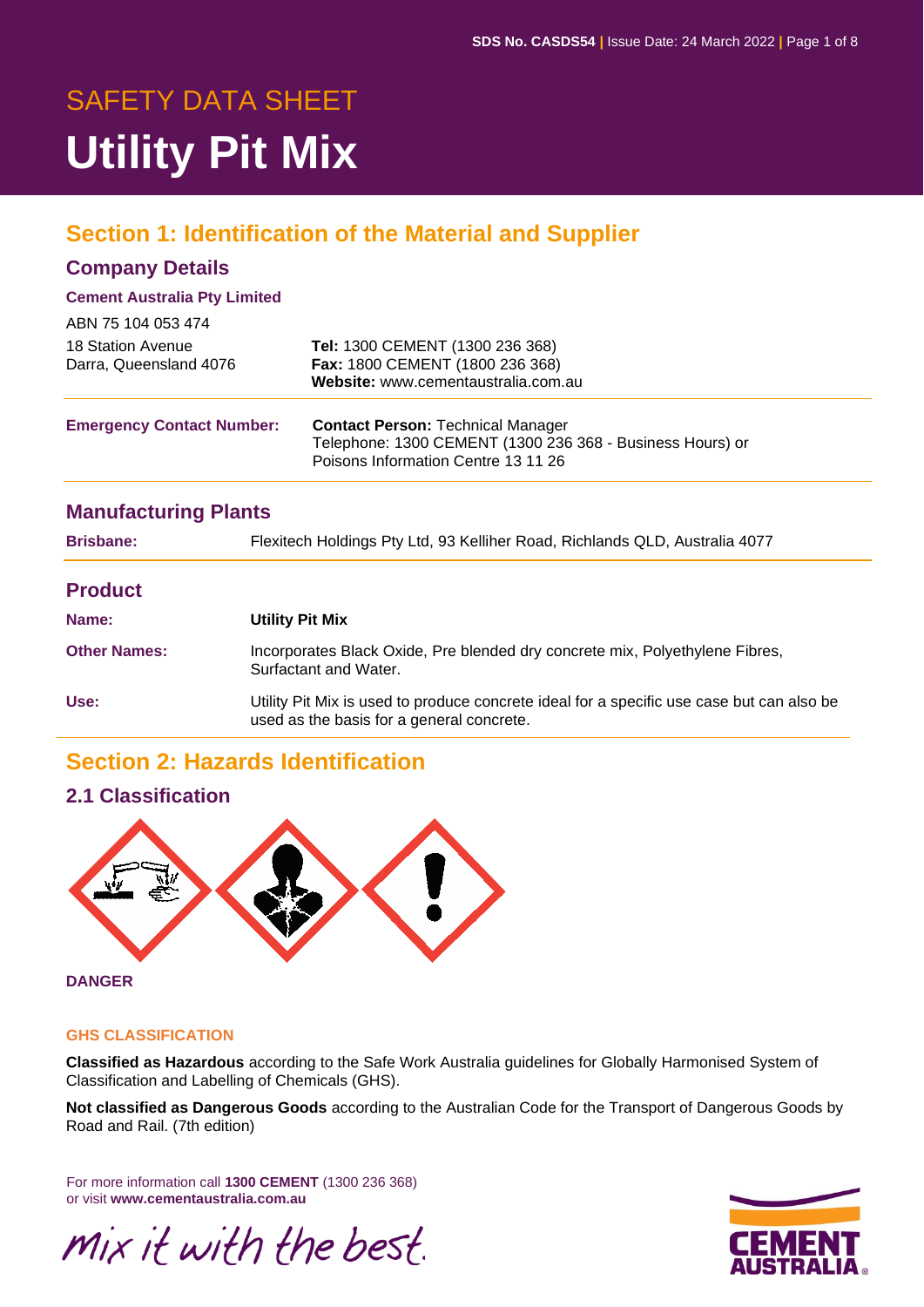**Hazard Class and Category Serious Eye Damage/Eye Irritation: Category 1 Skin sensitisation: Category 1 Skin Corrosion/ Irritation: Category 2 Specific Target Organ Toxicity (Single Exposure): Category 3 Specific Target Organ Toxicity (Repeated Exposure): Category 1 Carcinogenicity: Category 1A**

#### **CLASSIFIED AS HAZARDOUS SUBSTANCE ACCORDING TO SAFE WORK AUSTRALIA CRITERIA. NON-DANGEROUS GOODS.**

A low proportion of the fine dust in the supplied dry product will be respirable crystalline silica. Once wetted, risk of any airborne respirable dust will be low, but dry residues may contain crystalline silica.

### **2.2 GHS Label elements**

**Pictograms and Signal Words**



**DANGER**

#### **Hazard Statement(s)**

| H315 | Causes skin irritation.                                                        |
|------|--------------------------------------------------------------------------------|
| H317 | May cause an allergic skin reaction.                                           |
| H318 | Causes serious eye damage.                                                     |
| H335 | May cause respiratory irritation.                                              |
| H372 | Causes damage to organs through prolonged or repeated exposure                 |
| H350 | May cause silicosis-induced lung cancer through inhalation of airborne silica. |
|      |                                                                                |

#### **Prevention Statement(s)**

| P <sub>101</sub> | If medical advice is needed, have product container or label at hand.                                                                                    |
|------------------|----------------------------------------------------------------------------------------------------------------------------------------------------------|
| P102             | Keep out of reach of children.                                                                                                                           |
| P <sub>103</sub> | Read label before use.                                                                                                                                   |
| P202             | Do not handle until all safety precautions have been read and understood.                                                                                |
| <b>P260</b>      | Do not breathe dust/ Dry cement can become easily airborne. Wet surface before cutting<br>to reduce dust emissions/                                      |
| P <sub>264</sub> | Wash any skin exposed to the product thoroughly after handling. Do not touch eyes until<br>hands are thoroughly washed clean of material.                |
| <b>P270</b>      | Do not eat drink or smoke when using this product.                                                                                                       |
| P271             | Use only outdoors or in a well-ventilated area.                                                                                                          |
| <b>P272</b>      | Contaminated work clothing should not be allowed out of the workplace.                                                                                   |
| <b>P280</b>      | Wear protective gloves in accordance with AS2161. Nitrile gloves of 8mil thickness. Wear<br>dust proof eye protection in accordance with (AS/NZS1337.1). |

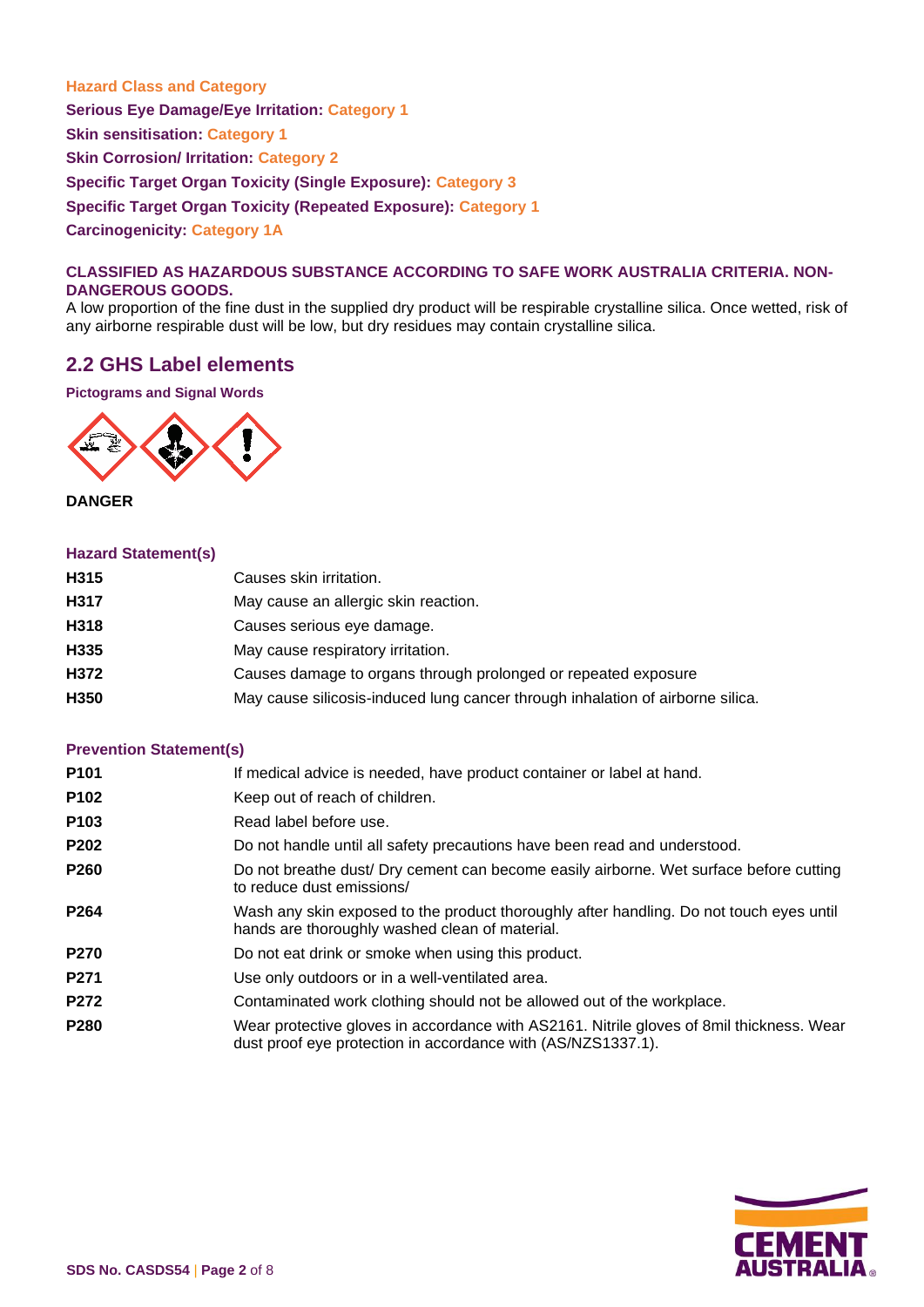#### **Response Statement(s)**

| P305+P351+P338       | IF IN EYES: Immediately call POISON CENTRE 131126 or Doctor. Rinse cautiously with<br>water for several minutes. Remove contact lenses, if present and easy to do. Continue<br>rinsing. |
|----------------------|-----------------------------------------------------------------------------------------------------------------------------------------------------------------------------------------|
| $P302 + P352$        | IF ON SKIN: Wash with plenty of soap and water.                                                                                                                                         |
| $P332 + P313$        | If skin irritation occurs: Get medical advice/attention.                                                                                                                                |
| $P304 + P340 + P305$ | IF INHALED: Remove to fresh air and keep at rest in a position comfortable for breathing.                                                                                               |
| $P305 + P351 + P338$ | IF IN EYES: rinse cautiously with water for several minutes. Remove contact lenses, if<br>present and easy to do. Continue rinsing.                                                     |
| $P337 + P313$        | If eye irritation persists: Get medical advice/attention.                                                                                                                               |
| P310                 | Immediately call POISON CENTRE 131126 or Doctor if you feel unwell.                                                                                                                     |
| <b>P321</b>          | Specific treatment is advised - see first aid instructions.                                                                                                                             |
| P362                 | Take off contaminated clothing and wash before re-use.                                                                                                                                  |
| P308+P313            | If exposed or concerned: Get medical advice/attention.                                                                                                                                  |
| Storage Statement(c) |                                                                                                                                                                                         |

| <b>UNIQUE URIGINITY OF</b> |                                                                  |
|----------------------------|------------------------------------------------------------------|
| P403+P233                  | Store in a well-ventilated place. Keep container tightly closed. |
| P405                       | Keep container tightly closed. Store locked up.                  |

#### **Disposal Statement(s)**

**P501** Dispose of unused contents or container as normal general waste or in accordance with jurisdictional regulations.

### **2.3 Other hazards**

Some susceptible individuals may exhibit an allergic skin response upon exposure to Portland Cement, possibly due to trace amounts of Chromium caused by wet or moist skin or eyes having prolonged contact exposure to dry Portland Cement.

Prolonged exposure to Portland Cement in the wet form can cause serious, potentially irreversible skin or eye damage in the form of chemical burns. The same serious injury can occur if wet or moist skin or eyes have prolonged contact exposure to dry Portland Cement.

# **Section 3: Composition/Information on Ingredients**

The sand in this product is mainly crystalline silica and accounts for the high overall crystalline silica content. All significant constituents are listed below:

| <b>Utility Pit Mix</b>                                 | <b>Proportion</b>      | <b>CAS Number</b> |
|--------------------------------------------------------|------------------------|-------------------|
| <b>Part A</b>                                          |                        |                   |
| <b>Cement General Purpose or Blended containing:</b>   | $15 - 30%$             | 65997-15-1        |
| Hexavalent Chromium Cr (VI)                            | $<$ 10 ppm             | 18540-29-9        |
| <b>Washed Sand containing:</b>                         | $25 - 40%$             |                   |
| Crystalline Silica (Quartz) (in Sand)                  | >95%                   | 14808-60-7        |
| Total respirable silica                                | Below reporting limits | 14808-60-7        |
| Hexavalent Chromium Cr (VI) (in Sand and<br>aggregate) | $<$ 20 ppm             | 18540-29-9        |
| <b>Washed aggregate</b>                                | $35 - 55%$             |                   |

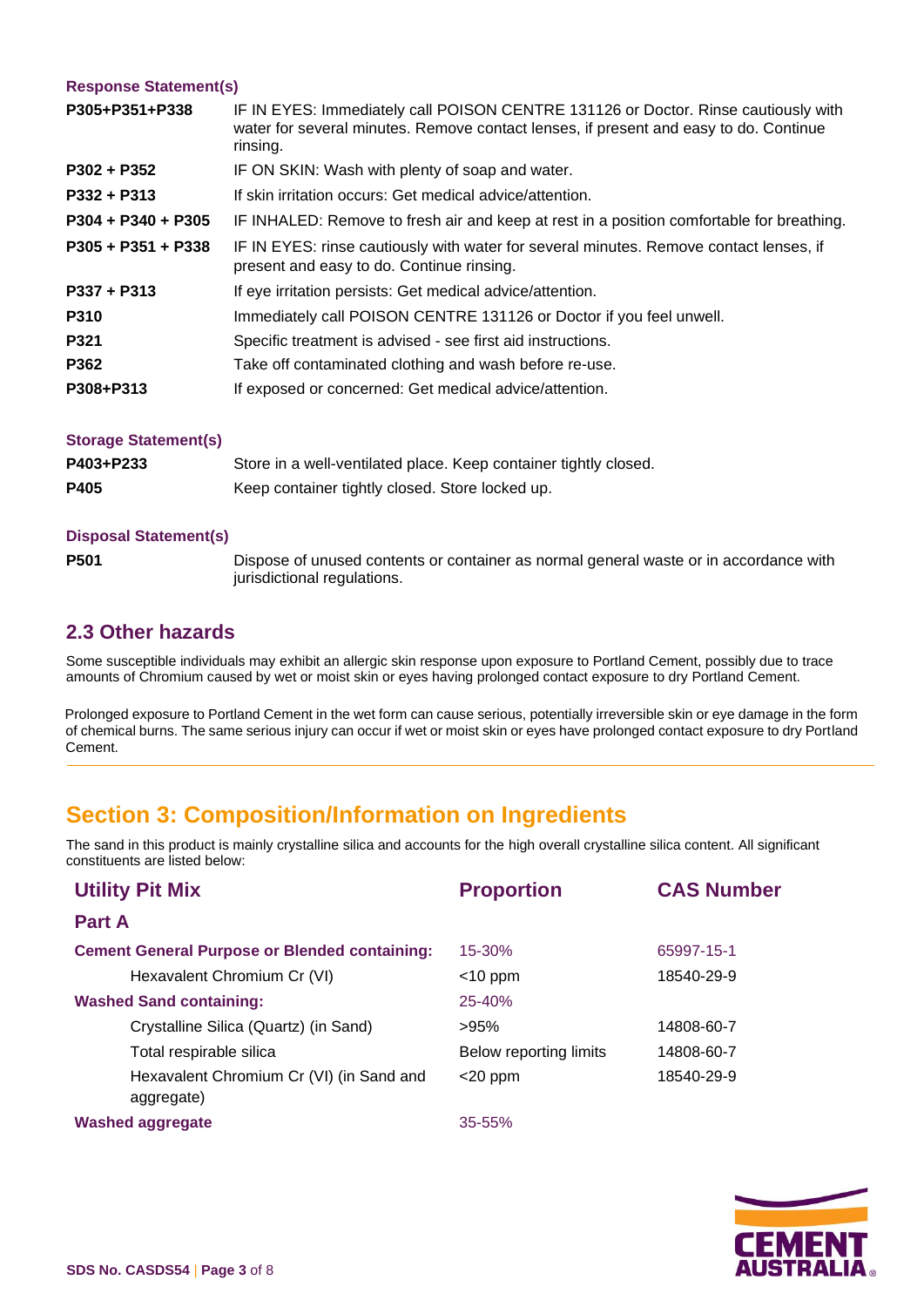| <b>Fibres</b><br>$Iron Oxide (Fe3O4)$ (where applicable) | $< 1\%$<br>$1 - 2%$ | 9003-07-0<br>1317-61-9 |
|----------------------------------------------------------|---------------------|------------------------|
| <b>Utility Pit Mix</b><br><b>Part B</b>                  | <b>Proportion</b>   | <b>CAS Number</b>      |
| Aqueous solution based on: surfactant<br>Water           | 1%<br>99%           |                        |

### **Section 4: First Aid Measures**

| <b>Swallowed:</b>            | Rinse mouth and lips with water. Do not induce vomiting. Give water to drink to dilute<br>stomach contents. If symptoms persist, seek medical attention.                                                                                                                                                |  |  |  |
|------------------------------|---------------------------------------------------------------------------------------------------------------------------------------------------------------------------------------------------------------------------------------------------------------------------------------------------------|--|--|--|
| Eyes:                        | Flush thoroughly with flowing water for 15 minutes to remove all traces. If symptoms<br>such as irritation or redness persist, seek medical attention. If wet cement is splashed in<br>the eye, always treat as above, and seek urgent medical attention.                                               |  |  |  |
| <b>Skin:</b>                 | Remove heavily contaminated clothing immediately. Wash off skin thoroughly with<br>water.                                                                                                                                                                                                               |  |  |  |
|                              | Use a mild soap if available. Shower if necessary. Seek medical attention for persistent<br>irritation or burning of the skin.                                                                                                                                                                          |  |  |  |
| Inhalation:                  | Remove to fresh air, away from dusty area. If symptoms persist, seek medical attention.                                                                                                                                                                                                                 |  |  |  |
| <b>First Aid Facilities:</b> | Eye wash station. Washing facilities with running water.                                                                                                                                                                                                                                                |  |  |  |
| <b>Advice to Doctor:</b>     | Treat symptomatically. Wet cement burns to skin or eye may result in corrosive caustic<br>burns.                                                                                                                                                                                                        |  |  |  |
|                              | Ingestion of significant amounts of cement dry or wet is unlikely. Do not induce emesis<br>or perform gastric lavage. Neutralization with acidic agents is not advised because of<br>increased risks of exothermic burns. Water-mineral oil soaks may aid in removing<br>hardened cement from the skin. |  |  |  |
|                              | Ophthalmological opinion should be sought for ocular burns.                                                                                                                                                                                                                                             |  |  |  |

# **Section 5: Fire Fighting Measures**

| <b>Fire/Explosion Hazard:</b>            | None           |
|------------------------------------------|----------------|
| <b>Hazchem Code:</b>                     | None allocated |
| <b>Flammability:</b>                     | Not flammable  |
| <b>Extinguishing Media:</b>              | None required  |
| <b>Hazards from Combustion Products:</b> | <b>None</b>    |
| <b>Special Protective Precautions</b>    | None required  |
| and equipment for fire fighters:         |                |

# **Section 6: Accidental Release Measures**

**Spills:** Spills are best cleaned up by vacuum device to avoid generating airborne dust. Recommendations on Exposure Control and Personal Protection should be followed during spill clean-up. Keep product out of storm water and sewer drains. Wetting during clean-up will cause formation of setting cement.

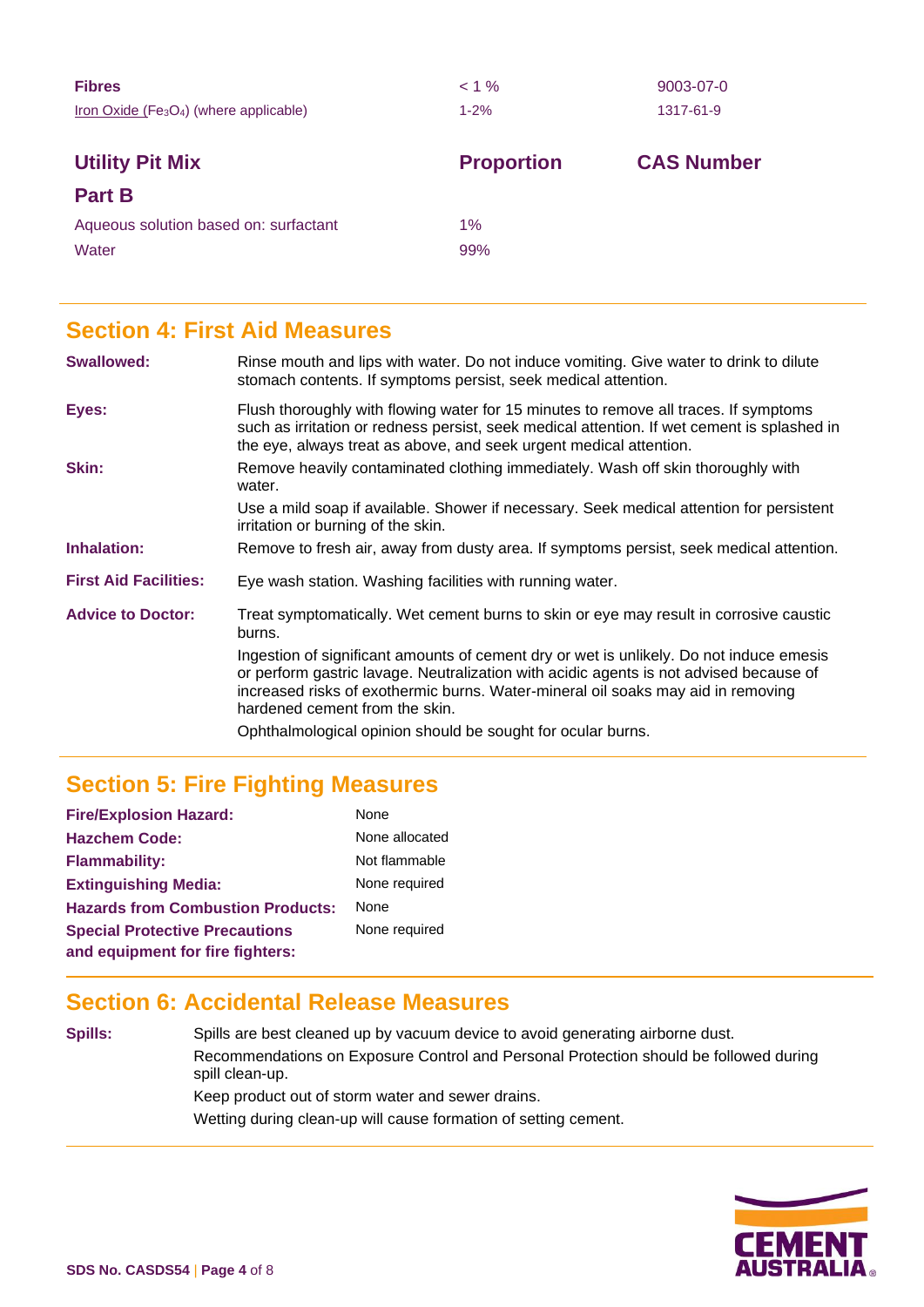# **Section 7: Handling and Storage**

| Handling: | When supplied in bags these need to be handled in accordance with manual handling Code of     |
|-----------|-----------------------------------------------------------------------------------------------|
|           | Practice.                                                                                     |
| Storage:  | Protect from moisture to prevent hardening. Storage of cement may be in concrete silos, steel |
|           | bins, or plastic lined multi-ply paper bags.                                                  |

# **Section 8: Exposure Controls/Personal Protection**

### **8.1 Exposure control measures**

#### **Exposure standards**

|                                 | Reference<br>ppm |                | <b>TWA</b>        | <b>STEL</b> |                   |
|---------------------------------|------------------|----------------|-------------------|-------------|-------------------|
| Ingredient                      |                  |                | ma/m <sup>3</sup> | ppm         | mg/m <sup>3</sup> |
| Chromium (VI) compounds (as Cr) | SWA (AUS)        | $-$            | 0.05              | $- -$       | $\sim$ $\sim$     |
| <b>Portland Cement</b>          | SWA (AUS)        | $-$            | 10                | $-$         | $\sim$ $\sim$     |
| Quartz (respirable silica)      | SWA (AUS)        | $\overline{a}$ | 0.05              | $-$         | $- -$             |

#### **Biological limits**

No biological limit values have been entered for this product.

### **8.2 Engineering controls**

Use outdoors or in well-ventilated areas. Employ natural or mechanical ventilation to maintain exposure within applicable limits. Where an inhalation risk exists, mechanical extraction ventilation is recommended.

### **8.3 Individual protection measures**

### **PPE**  Eyes / Face: Safety glasses with side shields or protective goggles should be worn while using this product. For extremely dusty conditions, non-vented goggles or goggles with indirect venting are recommended. Avoid contact lens wear when using this product. Body/Skin: Long sleeved shirts and trousers should be worn while using this material. Avoid direct contact with skin. If working in dusty conditions, impervious over garments are recommended. Hands: Protective gloves with wrist/arm cuffs should be worn to avoid direct contact with skin Wear PVC, rubber, or cotton gloves when handling material to prevent skin contact. Respiratory: If exposure levels cannot be maintained below acceptable limits, suitable particulate-filtering facemasks or respirators approved by MSHA/NIOSH should be worn in accordance with the user's respiratory protection program and OSHA/MSHA guidelines. Where an inhalation risk exists wear a Class P1 (Particulate) respirator, dependent on a site-specific risk assessment. Use only respirators that bear the Australian Standards mark and are fitted and maintained correctly.

# **Section 9: Physical and Chemical Properties**

**Appearance:** A grey sandy mixture of fine and coarse (14mm) solid particles.

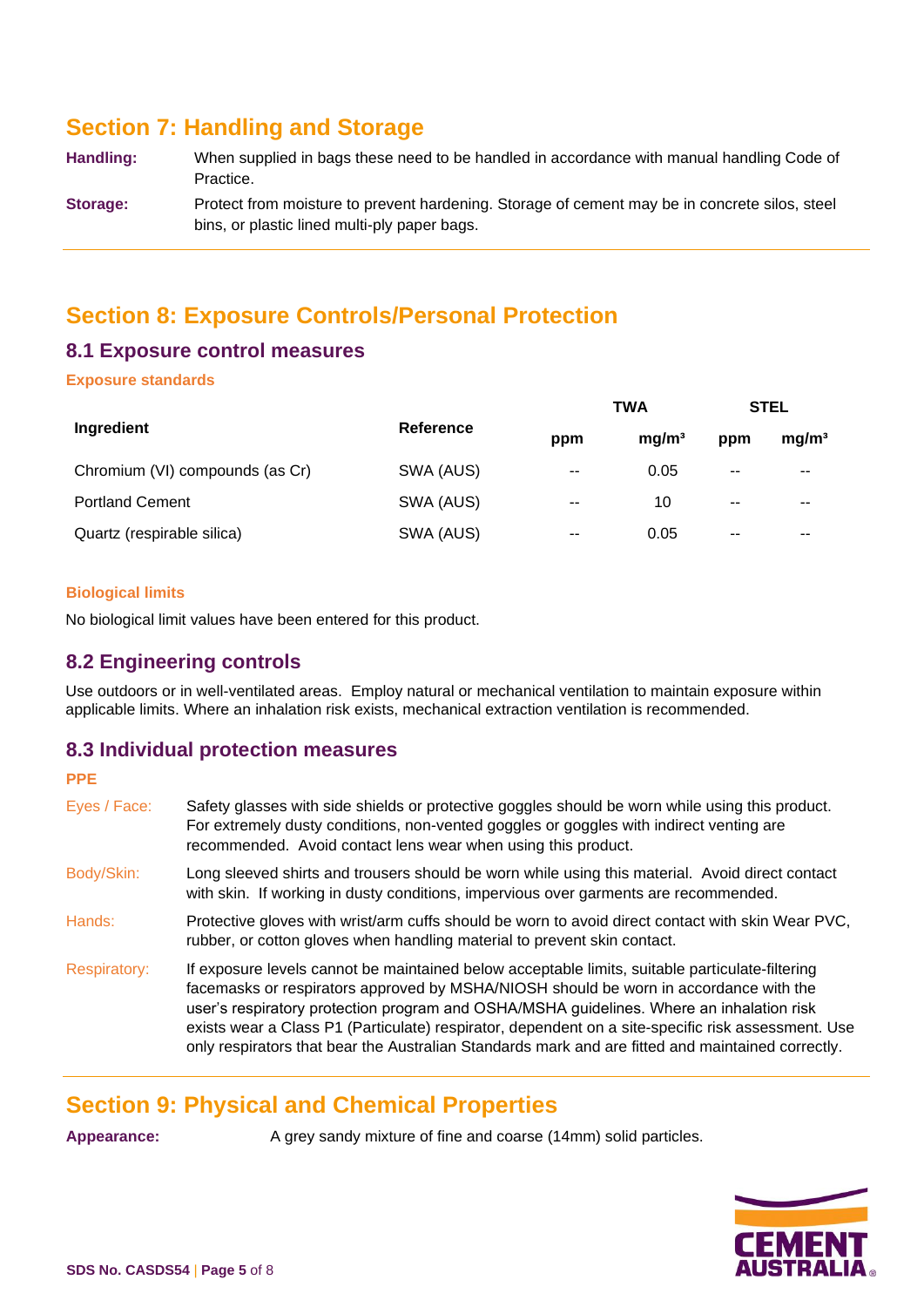| Odour:                        | No distinctive odour                                                                     |
|-------------------------------|------------------------------------------------------------------------------------------|
| <b>Boiling/Melting Point:</b> | Melting point >1200°C                                                                    |
| <b>Vapour Pressure:</b>       | Not applicable                                                                           |
| <b>Specific Gravity:</b>      | 2.75                                                                                     |
| <b>Flash Point:</b>           | Not applicable                                                                           |
| <b>Flammability Limits:</b>   | Not applicable                                                                           |
| <b>Solubility In Water:</b>   | Slight, reacts on mixing with water forming an alkaline (caustic) solution ( $pH > 11$ ) |
| <b>Particle Size:</b>         | Up to 50% of the fresh dry material may be respirable (below 10 microns)                 |

# **Section 10: Stability and Reactivity**

Concrete Mix is stable, compatible with most other building materials, will not decompose into hazardous byproducts and does not polymerise.

| <b>Chemical Stability:</b>               | Chemically stable                    |
|------------------------------------------|--------------------------------------|
| <b>Conditions to Avoid:</b>              | Keep free of moisture during storage |
| <b>Incompatible Materials:</b>           | None                                 |
| <b>Hazardous Decomposition Products:</b> | <b>None</b>                          |
| <b>Hazardous Reactions:</b>              | None                                 |

# **Section 11: Toxicological Information**

General Purpose Cements are stable substances, compatible with most other building materials, will not decompose into hazardous by-products and do not polymerise.

There is no direct toxicological data on this product. Health effects information is based on reported effects in use from overseas and Australian reports on mixtures of Portland Cements and sand.

### **11.1 Early onset symptoms related to exposure**

| <b>Ingestion/Swallowing</b> | Mildly abrasive and corrosive to mouth and throat if swallowed. May cause<br>nausea, stomach cramps and constipation                                                                                                                                                                                                                                                                                                                                                                                                          |
|-----------------------------|-------------------------------------------------------------------------------------------------------------------------------------------------------------------------------------------------------------------------------------------------------------------------------------------------------------------------------------------------------------------------------------------------------------------------------------------------------------------------------------------------------------------------------|
| <b>Inhalation</b>           | Irritating to the respiratory system. Over exposure may result in irritation of the<br>nose and throat, with coughing. High level exposure may result in breathing<br>difficulties. Pre-existing upper respiratory and lung diseases including asthma<br>and bronchitis may be aggravated.                                                                                                                                                                                                                                    |
| <b>Eye Exposure</b>         | Causes serious eye damage. Irritating and corrosive to the eyes and may cause<br>alkaline burns. Cement dust is irritating to the eyes. Exposure to dust may<br>aggravate existing eye irritations. Contact with moisture in the eyes may result in<br>irritation, flow of tears, pain, redness, conjunctivitis, and possible alkaline burns<br>aided by mechanical irritation and abrasion. Exposure to wet cement can cause<br>serious, potentially irreversible eye damage in the form of chemical burns.                  |
| <b>Skin Exposure</b>        | Irritating to the skin. Direct contact with powder or wetted form may result in<br>irritation, rash and dermatitis. Prolonged exposure to wet cement can cause<br>serious, potentially irreversible skin damage in the form of chemical burns. Within<br>12 to 48 hours (after one- to six-hour exposures) possible first, second- or third-<br>degree burns may occur. There may be no obvious pain at the time of the<br>exposure. Chronic skin disorders may be aggravated by exposure to dust or<br>contact with product. |

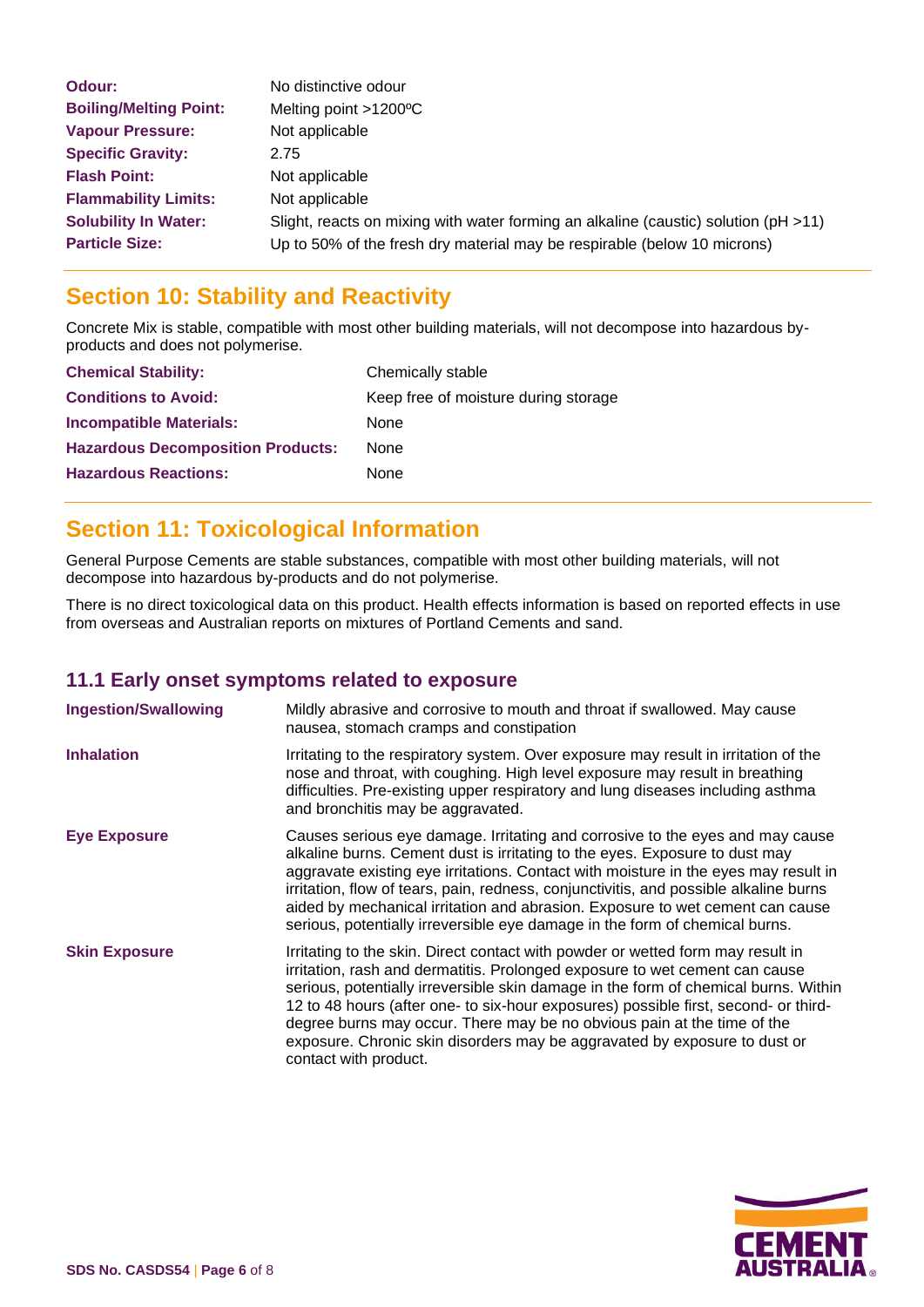### **11.2 Delayed health effects from exposure**

| <b>Ingestion/Swallowing</b> | Mildly abrasive and corrosive to mouth and throat if swallowed. May cause<br>nausea, stomach cramps and constipation                                                                                                                                                                                                                                                                                                                                                                                                              |
|-----------------------------|-----------------------------------------------------------------------------------------------------------------------------------------------------------------------------------------------------------------------------------------------------------------------------------------------------------------------------------------------------------------------------------------------------------------------------------------------------------------------------------------------------------------------------------|
| <b>Inhalation</b>           | Repeated exposure to the dust may result in increased nasal and respiratory<br>secretions and coughing. Inflammation of lining tissue of the respiratory system<br>may follow repeated exposure to high levels of dust, with increased risk of<br>bronchitis and pneumonia.                                                                                                                                                                                                                                                       |
|                             | Repeated exposure to respirable silica may result in pulmonary fibrosis (silicosis).<br>Silicosis is a fibronodular lung disease caused by deposition in the lungs of fine<br>respirable particles of crystalline silica. Principal symptoms of silicosis are<br>coughing and breathlessness. In the wet state, the likelihood of an inhalation<br>hazard is reduced.                                                                                                                                                             |
| <b>Eye Exposure</b>         | Dust may cause irritation and inflammation of the cornea.                                                                                                                                                                                                                                                                                                                                                                                                                                                                         |
| <b>Skin Exposure</b>        | Repeated contact causes irritation and drying of the skin and can result in skin<br>reddening and skin rash (dermatitis). Over time this may become chronic and can<br>also become infected. Persons who are allergic to chromium may develop an<br>allergic dermatitis which aggravates the irritant effects, and this combination can<br>lead to chronic cement dermatitis and serious disability particularly affecting the<br>hands.                                                                                          |
| <b>Carcinogenicity</b>      | This product contains crystalline silica which is classified as carcinogenic to<br>humans (IARC Group 1). However, there is sufficient information to conclude that<br>the relative risk of lung cancer is increased in persons with silicosis. Therefore,<br>preventing the onset of silicosis will also reduce the cancer risk. Epidemiological<br>studies have shown that smoking increases the risk of bronchitis, silicosis<br>(scaring of the lung) and lung cancer in persons exposed to respirable crystalline<br>silica. |
|                             | Hexavalent chromium compounds are also classified as carcinogenic to humans<br>(IARC Group 1). However due to the trace amounts present, no adverse effects<br>are expected due to this component. In the wet state, the likelihood of an<br>inhalation hazard is reduced.                                                                                                                                                                                                                                                        |

| <b>Components</b>           | <b>Toxicity</b>                                                | <b>Carc: IARC Carc: NTP</b> |              | <b>Carc: OSHA</b> |
|-----------------------------|----------------------------------------------------------------|-----------------------------|--------------|-------------------|
| Crystalline Silica (Quartz) | Oral LD50 Rat $>22,500$ mg/kg<br>LC50 Carp >10,000 mg/L (72 h) | Group 1                     | <b>Known</b> | Not listed        |

# **Section 12: Ecological Information**

| <b>Ecotoxicity:</b> | Product forms an alkaline slurry when mixed with water.                                         |
|---------------------|-------------------------------------------------------------------------------------------------|
|                     | <b>Persistence and Degradability:</b> Product is persistent and would have a low degradability. |
| <b>Mobility:</b>    | A low mobility would be expected in a landfill situation.                                       |

### **Section 13: Disposal Considerations**

Follow personal protection safety requirements. Collect in containers and dispose as trade waste and land fill in accordance with local authority guidelines. Keep out of stormwater and sewer drains.

### **Section 14: Transport Information**

Transportation is done in bulk or bag form by Ship, Rail and Road.